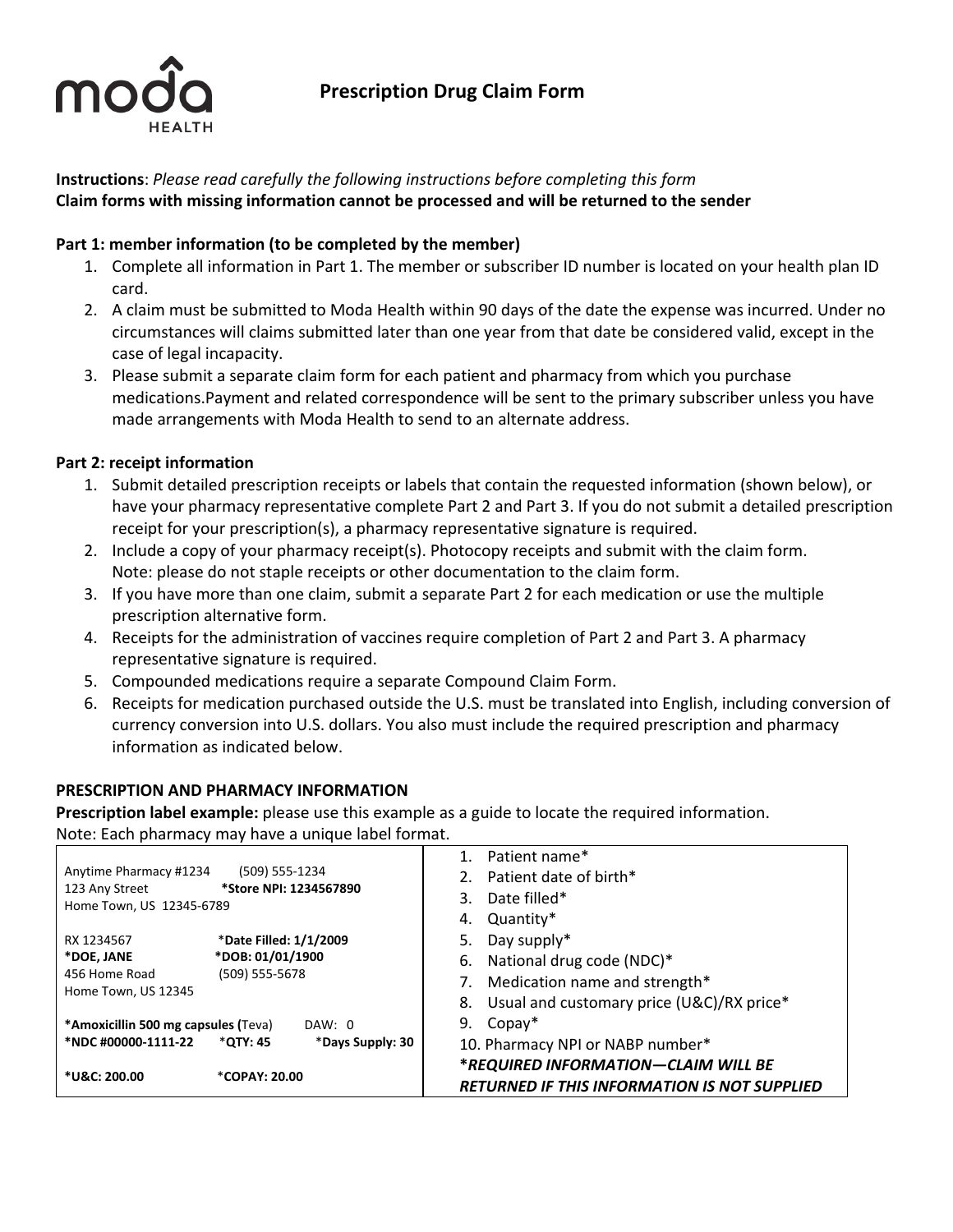

# **Part 3: pharmacy information (to be completed by the pharmacy)**

- 1. If required information is not available on the receipt, ask your pharmacy representative to complete Part 2 and Part 3.
- 2. Remember to keep a copy of the completed claim form and receipt(s) for your records

# **Send the completed form and receipt(s) to:** Moda Health

# P.O. Box 40168 Portland, OR 97240‐0168 Fax: 800‐207‐8235, ATTN: Rx Claims Department

# **Prescription Drug Claim Form**

## **PART 1:** \*indicates required information

| Primary member/subscriber ID number*                                                                                                                                  |                              | Group number |                                                                                                                                   |
|-----------------------------------------------------------------------------------------------------------------------------------------------------------------------|------------------------------|--------------|-----------------------------------------------------------------------------------------------------------------------------------|
| Group/employer name                                                                                                                                                   | Primary subscriber name*     |              | Subscriber date of birth: (mm/dd/yyyy)*                                                                                           |
| Patient name: (first, middle, last)*                                                                                                                                  | Date of birth: (mm/dd/yyyy)* |              | Relationship to primary subscriber<br>Self $\Box$<br>Spouse $\Box$<br>Dependent $\Box$ Domestic partner $\Box$                    |
| Address: (Street, City, State, ZIP code)                                                                                                                              |                              |              |                                                                                                                                   |
| Does this member have prescription coverage under any other group health plan? $\Box$ Yes $\Box$ No<br>If yes, provide the name of the health plan and other employer |                              |              |                                                                                                                                   |
| medical information necessary to process this claim.                                                                                                                  |                              |              | I certify that the information on this claim form is true and correct to the best of my knowledge. I authorize the release of any |
| Member signature*                                                                                                                                                     | Telephone number             |              | Date                                                                                                                              |

#### **Indicate reasons for filing a claim(s) (select one)\*:**

| $\Box$ Coordination of benefits—claims must be submitted with pharmacy receipt(s) identifying copays paid and an Explanation of Benefits |  |
|------------------------------------------------------------------------------------------------------------------------------------------|--|
| from the primary carrier (or prescription history from the pharmacy showing primary health plan payment)                                 |  |
| $\Box$ Medicare is primary prescription coverage                                                                                         |  |
| $\Box$ Discount card was used                                                                                                            |  |
| $\Box$ Health plan, health coverage information or health plan ID card was not available at the time of purchase                         |  |
| $\Box$ Pharmacy not participating in network                                                                                             |  |
| $\Box$ Pharmacy unable to process claim electronically                                                                                   |  |
| $\Box$ Emergency — please explain                                                                                                        |  |
| $\Box$ Worker's compensation                                                                                                             |  |
| $\Box$ Prescription purchased outside the U.S. Please see claim instructions on previous page.                                           |  |
| $\Box$ Other                                                                                                                             |  |
| Submission of claims does not guarantee reimbursement.                                                                                   |  |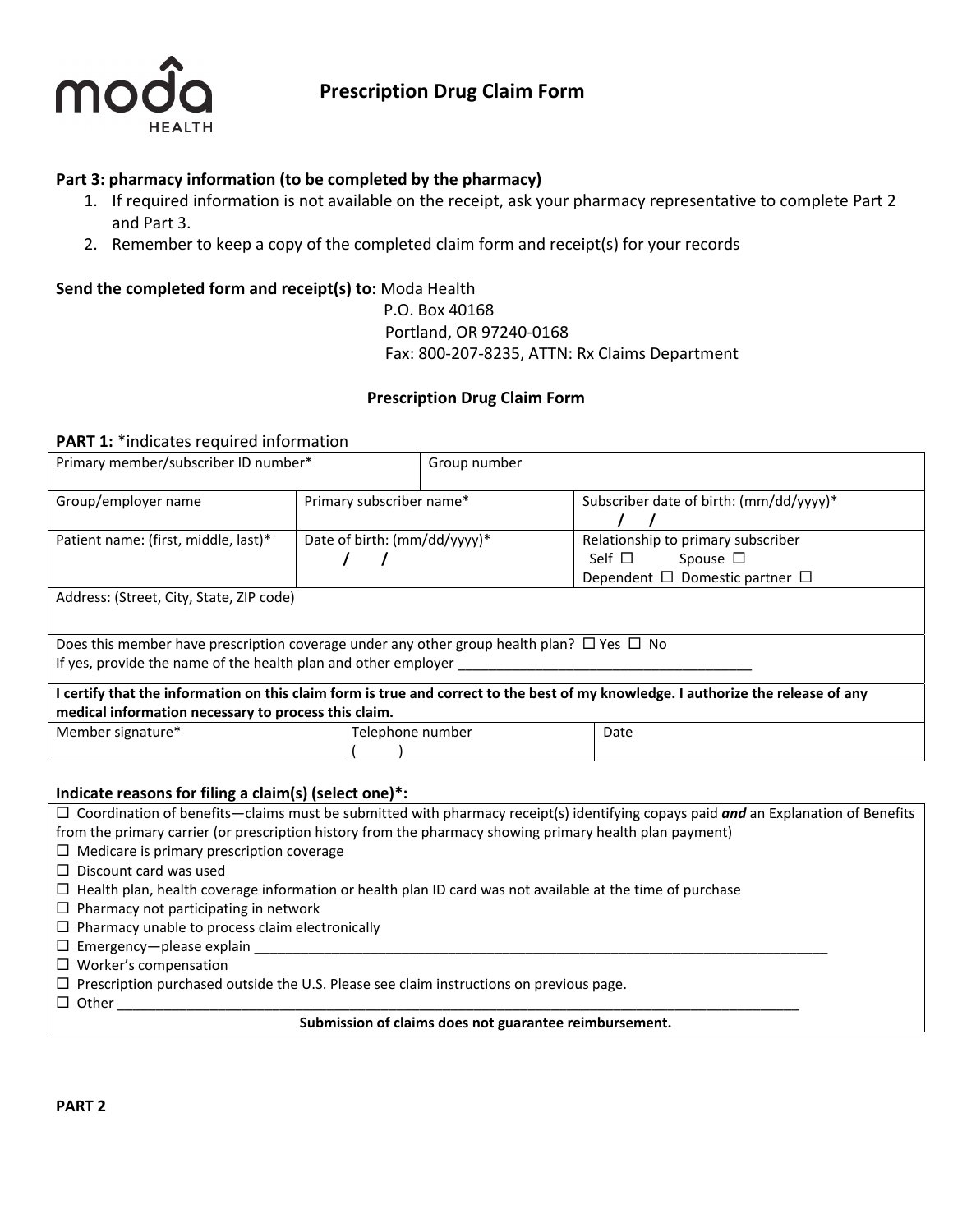

# **Prescription Drug Claim Form**

| RX number                     | Date filled* | New $\Box$         | Quantity*                     | Day supply* |                      |  | National drug code (11-digit)* |  |           |         |  |  |  |
|-------------------------------|--------------|--------------------|-------------------------------|-------------|----------------------|--|--------------------------------|--|-----------|---------|--|--|--|
|                               |              | $Refill$ $\square$ |                               |             |                      |  |                                |  |           |         |  |  |  |
|                               |              | (check one)        |                               |             |                      |  |                                |  |           |         |  |  |  |
| Medication name and strength* |              |                    | Physician name and NPI number |             | RX price*<br>Vaccine |  |                                |  |           | $Copy*$ |  |  |  |
|                               |              |                    | Name:                         |             | Admin fee            |  |                                |  | admin fee |         |  |  |  |
|                               |              |                    | NPI:                          |             |                      |  |                                |  |           |         |  |  |  |

| RX number                     | Date filled* | New $\Box$       | Quantity*                     | Day supply* | National drug code (11-digit)* |         |        |
|-------------------------------|--------------|------------------|-------------------------------|-------------|--------------------------------|---------|--------|
|                               |              | Refill $\square$ |                               |             |                                |         |        |
|                               |              | (check one)      |                               |             |                                |         |        |
| Medication name and strength* |              |                  | Physician name and NPI number |             | RX price*                      | Vaccine | Copay* |
|                               |              |                  | Name:                         |             | admin fee                      |         |        |
|                               |              |                  | NPI:                          |             |                                |         |        |

Is this a compound?  $\Box$  Yes  $\Box$  No (If yes, please identify NDC ingredients and quantity amounts on the Compound Claim Form.)

## **PART 3**

Affix pharmacy label here or enter the required information:

| Pharmacy name* |       |     | Pharmacy telephone number          |       |
|----------------|-------|-----|------------------------------------|-------|
|                |       |     |                                    |       |
| Street address |       |     | NPI or NABP*                       |       |
|                |       |     |                                    |       |
| City           | State | Zip | Pharmacy representative signature* | Date* |
|                |       |     |                                    |       |
|                |       |     |                                    |       |

| RX number                     | Date filled* | New $\Box$         | Quantity*                     | Day supply* |  |           | National drug code (11-digit)* |           |  |         |  |  |
|-------------------------------|--------------|--------------------|-------------------------------|-------------|--|-----------|--------------------------------|-----------|--|---------|--|--|
|                               |              | $Refill$ $\square$ |                               |             |  |           |                                |           |  |         |  |  |
|                               | (check one)  |                    |                               |             |  |           |                                |           |  |         |  |  |
| Medication name and strength* |              |                    | Physician name and NPI number |             |  | RX price* |                                | Vaccine   |  | $Copy*$ |  |  |
|                               |              |                    | Name:                         |             |  |           |                                | admin fee |  |         |  |  |
|                               |              |                    | NPI:                          |             |  |           |                                |           |  |         |  |  |
|                               |              |                    |                               |             |  |           |                                |           |  |         |  |  |

| RX number                     | Date filled* | New $\Box$         | Quantity*                     | Day supply* |  |  | National drug code (11-digit)* |           |  |  |         |  |  |  |
|-------------------------------|--------------|--------------------|-------------------------------|-------------|--|--|--------------------------------|-----------|--|--|---------|--|--|--|
|                               |              | $Refill$ $\square$ |                               |             |  |  |                                |           |  |  |         |  |  |  |
|                               |              | (check one)        |                               |             |  |  |                                |           |  |  |         |  |  |  |
| Medication name and strength* |              |                    | Physician name and NPI number | RX price*   |  |  |                                | Vaccine   |  |  | $Copy*$ |  |  |  |
|                               |              |                    | Name:                         |             |  |  |                                | admin fee |  |  |         |  |  |  |
|                               |              |                    | NPI:                          |             |  |  |                                |           |  |  |         |  |  |  |

| RX number                     | Date filled* | New $\Box$         | Quantity*                     | Day supply* |  |  | National drug code (11-digit)* |           |         |  |  |  |
|-------------------------------|--------------|--------------------|-------------------------------|-------------|--|--|--------------------------------|-----------|---------|--|--|--|
|                               |              | $Refill$ $\square$ |                               |             |  |  |                                |           |         |  |  |  |
|                               |              | (check one)        |                               |             |  |  |                                |           |         |  |  |  |
| Medication name and strength* |              |                    | Physician name and NPI number | RX price*   |  |  | Vaccine                        |           | $Copy*$ |  |  |  |
|                               |              |                    | Name:                         |             |  |  |                                | admin fee |         |  |  |  |
|                               |              |                    | NPI:                          |             |  |  |                                |           |         |  |  |  |